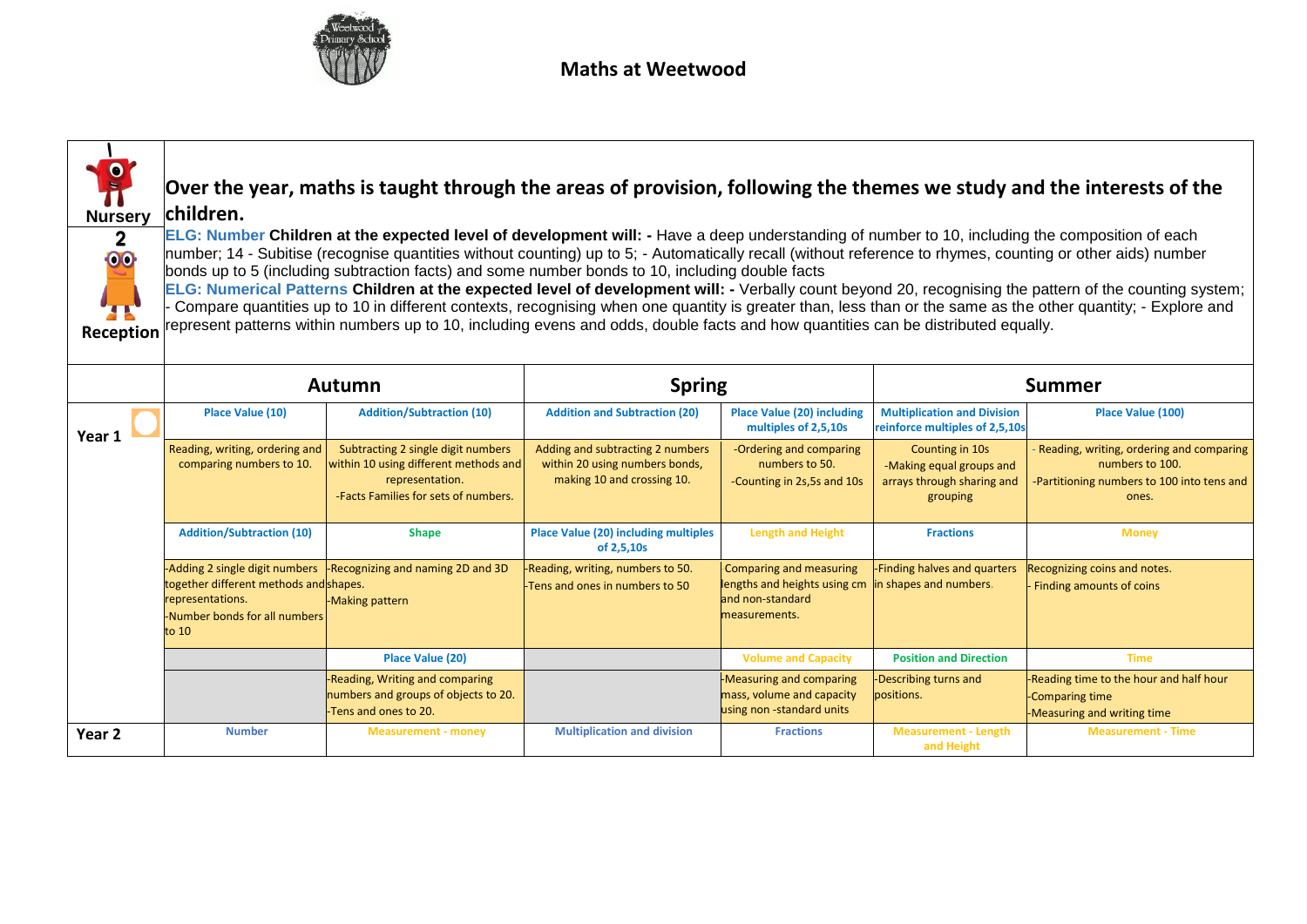|                   | Place Value up to 100.<br>Comparing and ordering<br>numbers. Counting in 2's,5's<br>and 10's.                                                                                                                                           | Money Counting, in pence and<br>pounds, notes and coins, making,<br>comparing, finding the total and<br>difference and giving change.                                                                                                                                                     | Making equal groups by sharing and<br>grouping of 2's, 5's and 10's, odd<br>and even numbers.                                                                                                                                    | Find half, quarter, thirds,<br>count in fractions.                                                                                                                                              | Measure, compare and<br>order lengths in M and CM.<br>Use all four operations<br>learnt so far.                                                                              | O'clock, half past, quarter to and past,<br>telling the time to 5 minutes, hours in a<br>day.                                                                                                                                                                                                        |
|-------------------|-----------------------------------------------------------------------------------------------------------------------------------------------------------------------------------------------------------------------------------------|-------------------------------------------------------------------------------------------------------------------------------------------------------------------------------------------------------------------------------------------------------------------------------------------|----------------------------------------------------------------------------------------------------------------------------------------------------------------------------------------------------------------------------------|-------------------------------------------------------------------------------------------------------------------------------------------------------------------------------------------------|------------------------------------------------------------------------------------------------------------------------------------------------------------------------------|------------------------------------------------------------------------------------------------------------------------------------------------------------------------------------------------------------------------------------------------------------------------------------------------------|
|                   | <b>Addition and subtraction</b>                                                                                                                                                                                                         | <b>Multiplication and division</b>                                                                                                                                                                                                                                                        | <b>Statistics</b>                                                                                                                                                                                                                |                                                                                                                                                                                                 | <b>Position and movement</b>                                                                                                                                                 | <b>Measurement - Mass, capacity and</b><br>temperature                                                                                                                                                                                                                                               |
|                   | Bonds to 20 and 100, add<br>and subtract 2 digit to 2 digit<br>numbers.                                                                                                                                                                 | Making equal groups by sharing and<br>grouping of 2's, 5's and 10's, odd<br>and even numbers.                                                                                                                                                                                             | Tally charts, pictograms and block<br>diagrams.                                                                                                                                                                                  |                                                                                                                                                                                                 | Describe movements,<br>turns and make patterns.                                                                                                                              | Compare mass in G and K and compare<br>capacity in ML and L.                                                                                                                                                                                                                                         |
|                   |                                                                                                                                                                                                                                         |                                                                                                                                                                                                                                                                                           | <b>Geometry</b>                                                                                                                                                                                                                  |                                                                                                                                                                                                 | Consolidation and problem<br>solving                                                                                                                                         |                                                                                                                                                                                                                                                                                                      |
|                   |                                                                                                                                                                                                                                         |                                                                                                                                                                                                                                                                                           | Lines of symmetry, making<br>patterns, edges, faces, vertices of<br>2D and 3D shapes.                                                                                                                                            |                                                                                                                                                                                                 |                                                                                                                                                                              |                                                                                                                                                                                                                                                                                                      |
| Year <sub>3</sub> | Place Value up 1000                                                                                                                                                                                                                     | <b>Addition and subtraction using</b><br>three digit numbers                                                                                                                                                                                                                              | <b>Multiplication and Division-</b>                                                                                                                                                                                              | <b>Measurement - length</b><br>and perimeter.                                                                                                                                                   | <b>Fractions</b>                                                                                                                                                             | <b>Measurement of shapes - Geometry</b>                                                                                                                                                                                                                                                              |
|                   | <b>Identifying Hundreds, Tens</b><br>and Ones and finding<br>numbers greater than and<br>less than.<br>Finding 1, 10, and 100 more<br>or less than numbers to<br>1000.<br>Comparing objects and<br>numbers to 1000.<br>Counting in 50s. | Adding two three digit numbers<br>crossing 10 or 100.<br>Subtracting a three-digit number<br>from a three-digit                                                                                                                                                                           | recapping 3, 4 and 8 times table,<br>Two digits multiplied by single digit.<br><b>Comparing statements.</b><br>Multiplying two digit numbers by<br>single digits.<br>Dividing two digit numbers by<br>single digits.<br>Scaling. | <b>Measuring lengths and</b><br>identifying equivalents<br>lengths (mm, cm and m)<br>Comparing lengths.<br>Adding and subtracting<br>lengths<br><b>Measuring and calculating</b><br>perimeters. | Identifying equivalent<br>fractions.<br><b>Comparing fractions.</b><br>Ordering fractions.<br>Adding and subtracting<br>fractions with the same<br>denominator.              | Identifying turns and angles.<br>Recognising right angles in shapes.<br>Comparing angles.<br>Drawing lines accurately.<br>Horizontal and vertical lines.<br>Parallel and perpendicular lines.<br>Recognising and describing 2D shapes.<br>Recognising and describing 3D shapes.<br>Making 3D shapes. |
|                   | <b>Addition and subtraction</b><br>using three digit numbers                                                                                                                                                                            | <b>Multiplication and Division</b>                                                                                                                                                                                                                                                        | <b>Measurement - Money</b>                                                                                                                                                                                                       | <b>Number - fractions</b>                                                                                                                                                                       | <b>Measurement - time</b>                                                                                                                                                    | Measurement - mass and capacity                                                                                                                                                                                                                                                                      |
|                   | Adding and subtracting<br>multiples of 100.<br>Adding and subtracting<br>single digits to three digit<br>numbers<br>Adding and subtracting two<br>digit numbers to three digit<br>numbers.<br>number with an exchange.                  | (focus on 3, 4 and 8 times tables)<br>Identifying that multiplication uses<br>equal groups.<br>Multiplying and dividing by 3.<br>Multiplying and dividing by 4.<br>Multiplying and dividing by 8.<br>Using 3, 4 and 8 times tables to<br>solve problems.<br>Consolidation of addition and | Identifying and finding totals using<br>pounds and pence.<br>Converting pounds and pence.<br>Adding and subtracting amounts of<br>money.<br>Giving change.<br><b>Statistics</b>                                                  | Identifying unit and non-<br>unit fractions.<br>Making a whole.<br>Identifying and counting in<br>tenths.<br>Finding fractions on a<br>number line.<br>Finding fractions of<br>amounts.         | Identifying months and<br>years.<br>Hours in a day.<br>Telling the time to 5<br>minutes.<br>Using am and pm.<br>24-hour clock.<br><b>Finding and comparing</b><br>durations. | <b>Measuring mass.</b><br>Comparing mass.<br>Adding and subtracting mass.<br>Measuring capacity.<br>Comparing capacity.<br>Adding and subtracting capacity.                                                                                                                                          |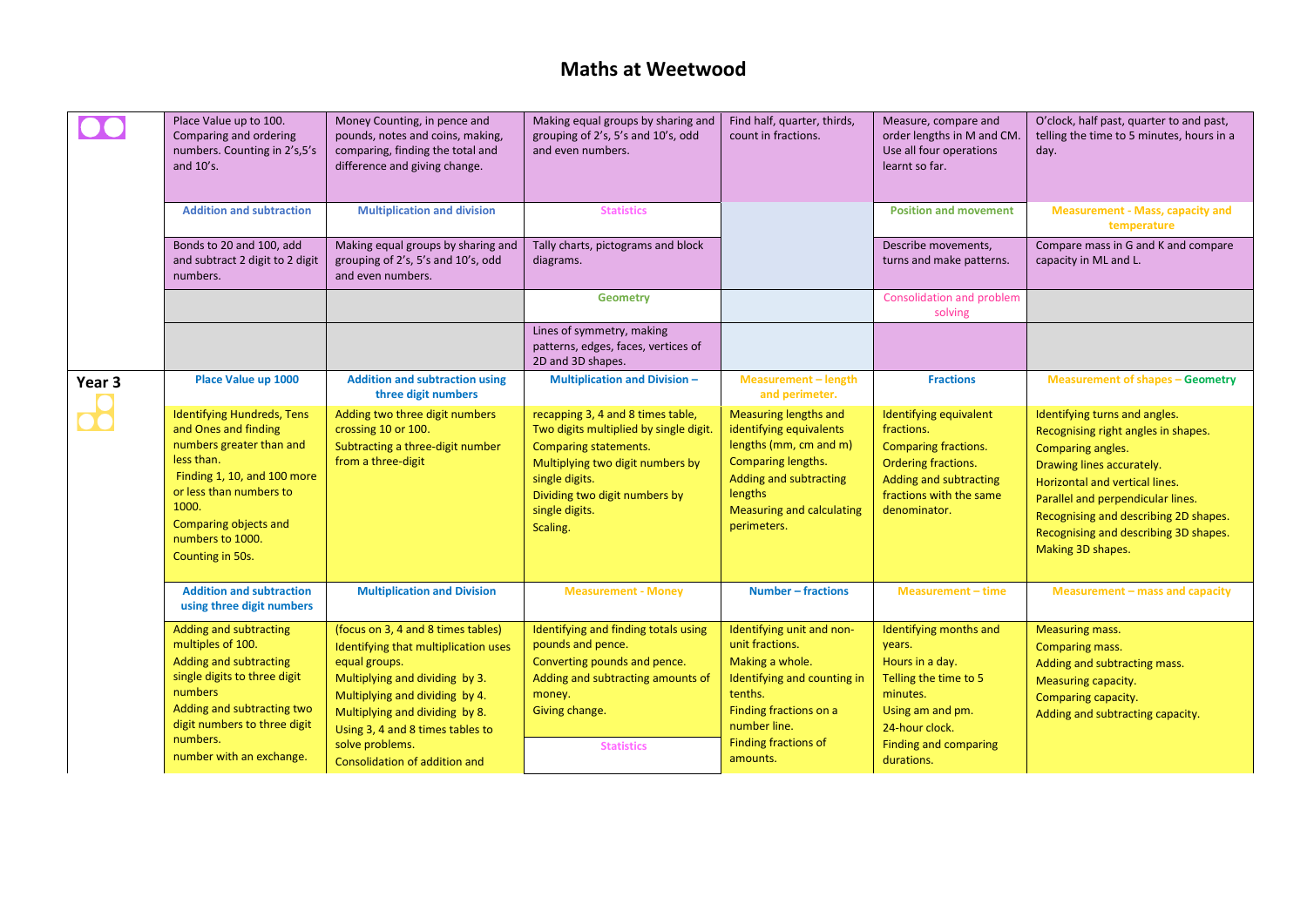|        |                                                                                                                                                                                                    | subtraction<br>-recapping using columns to add<br>and subtract.                                                                                                             | Interpret and present data in bar<br>charts, pictograms and tables.                                                                                           |                                                                                                                                                                                           | Start and end times.<br>Measuring time in seconds.                                                                                                                                                                                                                               |                                                                                                                                                                                                                                                                                                                   |
|--------|----------------------------------------------------------------------------------------------------------------------------------------------------------------------------------------------------|-----------------------------------------------------------------------------------------------------------------------------------------------------------------------------|---------------------------------------------------------------------------------------------------------------------------------------------------------------|-------------------------------------------------------------------------------------------------------------------------------------------------------------------------------------------|----------------------------------------------------------------------------------------------------------------------------------------------------------------------------------------------------------------------------------------------------------------------------------|-------------------------------------------------------------------------------------------------------------------------------------------------------------------------------------------------------------------------------------------------------------------------------------------------------------------|
| Year 4 | Number - Place Value                                                                                                                                                                               | Measurement - Length and<br>perimeter                                                                                                                                       | Number - Multiplication and<br><b>Division</b>                                                                                                                | <b>Number - Fraction</b>                                                                                                                                                                  | <b>Number - Decimals</b>                                                                                                                                                                                                                                                         | <b>Statistics</b>                                                                                                                                                                                                                                                                                                 |
|        | Children will learn to<br>recognise the value of the<br>thousands, hundreds, tens<br>and ones. They will find 100<br>and 1000 more and less<br>than given numbers and<br>solve practical problems. | Year 4 will learn how to find and<br>measure the perimeter of<br>rectilinear shapes in cm and m.                                                                            | Children will continue to practise<br>multiplication facts and learn to<br>multiply one digit numbers by 2<br>digit numbers using a formal<br>written layout. | Children will learn about<br>equivalent fractions. They<br>will investigate fraction<br>problems looking at<br>quantities.                                                                | Year 4 will compare<br>numbers with the same<br>number of decimal places<br>up to two decimal places.<br>They will learn to round<br>decimals and identify the<br>value of tenths and<br>hundredths.                                                                             | Year 4 will begin to interpret and present<br>discrete and<br>continuous data using appropriate<br>graphical methods, including bar<br>charts and time graphs.<br>They will solve comparison, sum and<br>difference problems using information<br>presented in bar charts, pictograms,<br>tables and other graphs |
|        | Number - Addition and<br><b>Subtraction</b>                                                                                                                                                        | Number - Multiplication and<br><b>Division</b>                                                                                                                              | <b>Measurement - Area</b>                                                                                                                                     | <b>Number - Decimals</b>                                                                                                                                                                  | <b>Measurement - Money</b>                                                                                                                                                                                                                                                       | <b>Geometry - Properties of Shapes</b>                                                                                                                                                                                                                                                                            |
|        | Children will practise column<br>addition and subtraction<br>with exchanges. They will<br>find the most efficient way<br>to subtract and learn how to<br>estimate.                                 | Children will practise counting in<br>multiples of 6, 7, 9, 25 and 100.<br>They will learn to multiply 2 digit<br>numbers by 1 digit numbers using<br>the distributive law. | Children will learn to find the area<br>of rectilinear shapes by counting<br>the squares.                                                                     | They will learn to write<br>decimal equivalents of any<br>number of tenths<br>or hundredths. Children<br>will learn to solve fractions<br>and decimals problems to<br>two decimal places. | Children will learn to<br>estimate, compare and<br>calculate<br>different measures,<br>including money<br>in pounds and pence.                                                                                                                                                   | Children will investigate angles; they will<br>learn to identify and order acute and<br>obtuse angles. They will also learn to<br>classify shapes and identify lines of<br>symmetry in different orientations.                                                                                                    |
|        |                                                                                                                                                                                                    |                                                                                                                                                                             |                                                                                                                                                               |                                                                                                                                                                                           | <b>Measurement - Time</b>                                                                                                                                                                                                                                                        | <b>Geometry - Position and Direction</b>                                                                                                                                                                                                                                                                          |
|        |                                                                                                                                                                                                    |                                                                                                                                                                             |                                                                                                                                                               |                                                                                                                                                                                           | Children will learn to read,<br>write and convert time<br>between analogue and<br>digital 12-and 24-hour<br>clocks.<br>They will investigate<br>problems involving time<br>and conversion from hours<br>to minutes; minutes to<br>seconds; years to months;<br>weeks to<br>days. | Year 4 will learn to describe<br>positions on a quadrant in<br>coordinates and plot coordinates<br>to create a shape. They will learn<br>to describe the movements of a<br>translation.                                                                                                                           |
| Year 5 | <b>Place Value:</b>                                                                                                                                                                                | <b>Multiplication and division:</b>                                                                                                                                         | <b>Multiplication and Division:</b>                                                                                                                           | <b>Fractions:</b>                                                                                                                                                                         | <b>Decimals:</b>                                                                                                                                                                                                                                                                 | <b>Position and Direction</b>                                                                                                                                                                                                                                                                                     |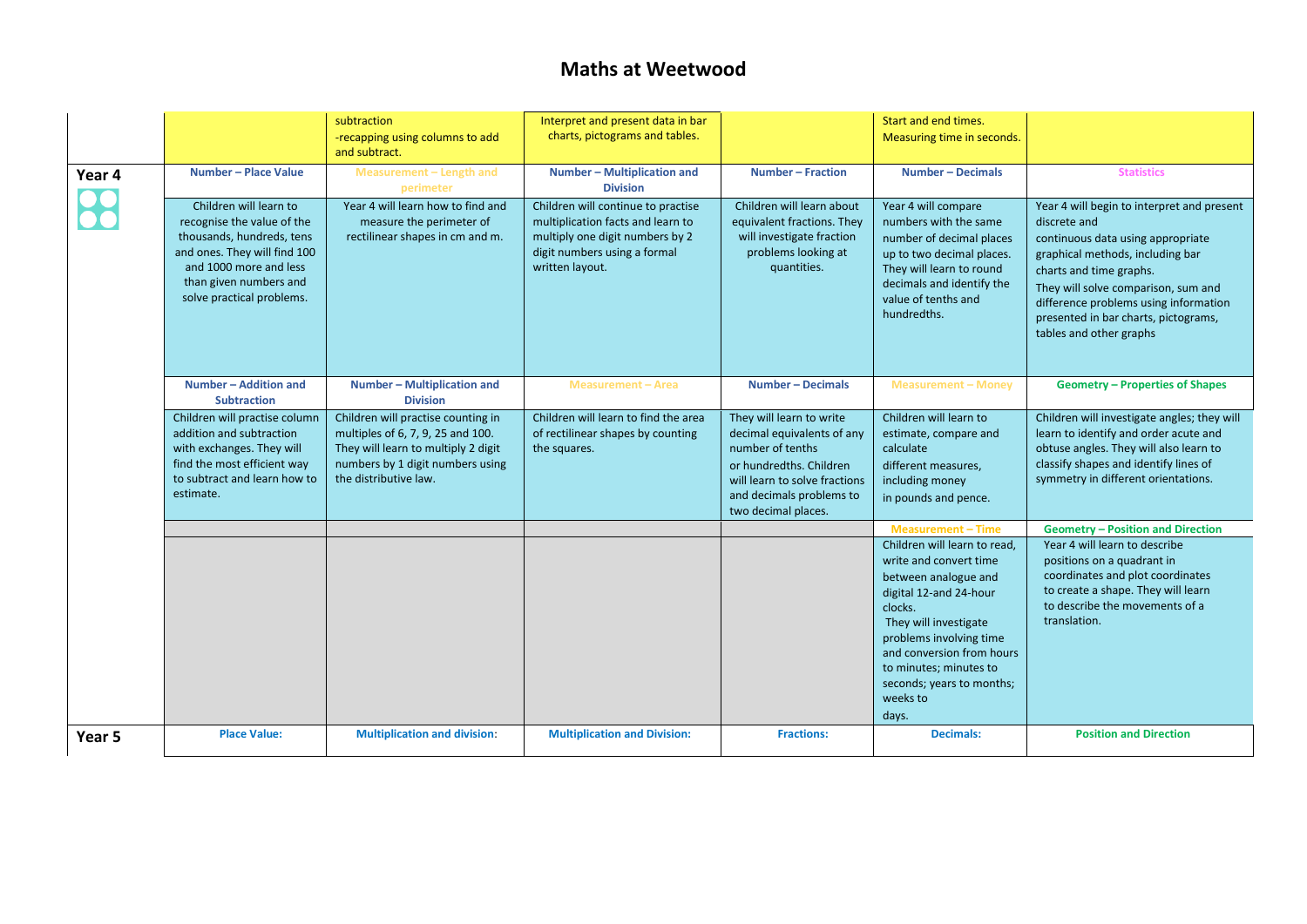8

|        | up to 1,000,000                                                                                                                                                                        | Multiply and divide whole<br>numbers by 10, 100 and<br>1000. Identify multiples and<br>factors, including finding all<br>factor pairs of a number, and<br>common factors of two<br>numbers. | Multiply and divide up to 4 digits<br>by a 1 or 2 digit number using long<br>multiplication and short division                                                                                                                                                | <b>Multiply proper fractions</b><br>and mixed numbers by<br>whole numbers.                                                                                                                                   | Solve problems<br>involving number up<br>to three decimal<br>places. Multiply and<br>divide whole numbers<br>and those<br>involving decimals by 10,<br>100<br>and 1000     | Reflection and translation with<br>coordinates                    |
|--------|----------------------------------------------------------------------------------------------------------------------------------------------------------------------------------------|---------------------------------------------------------------------------------------------------------------------------------------------------------------------------------------------|---------------------------------------------------------------------------------------------------------------------------------------------------------------------------------------------------------------------------------------------------------------|--------------------------------------------------------------------------------------------------------------------------------------------------------------------------------------------------------------|----------------------------------------------------------------------------------------------------------------------------------------------------------------------------|-------------------------------------------------------------------|
|        | <b>Addition and Subtraction:</b>                                                                                                                                                       | <b>Perimeter and Area</b>                                                                                                                                                                   | <b>Fractions</b>                                                                                                                                                                                                                                              | <b>Decimals and</b><br>Percentages:                                                                                                                                                                          | <b>Properties of Shape</b>                                                                                                                                                 | <b>Measurement: Converting Units</b>                              |
|        | whole numbers using<br>the column method up<br>to 4 digits checking<br>with the inverse<br>operation Statistics<br>Read and interpret line<br>graphs, two way tables<br>and timetables | Measure and calculate the<br>perimeter and area of<br>composite rectilinear<br>shapes in cm and m, cm2 and m2                                                                               | Compare and order fractions<br>Identify, name and write<br>equivalent fractions Recognise<br>mixed numbers and improper<br>fractions<br>Add and subtract fractions with<br>the same denominator and<br>denominators that are<br>multiples of the same number. | Read, write, order and<br>compare numbers<br>with up to three<br>decimal places.                                                                                                                             | Measure angles in<br>degrees with a<br>protractor<br>Calculate angles and<br>lengths of regular and<br>irregular polygons                                                  | Convert between different units of<br>metric and imperial measure |
|        | <b>Statistics</b>                                                                                                                                                                      |                                                                                                                                                                                             |                                                                                                                                                                                                                                                               |                                                                                                                                                                                                              |                                                                                                                                                                            | <b>Measurement: Volume</b>                                        |
|        | Read, interpret and<br>problem solve with<br>line graphs.<br><b>Read and interpret</b><br>tables and timetables.                                                                       |                                                                                                                                                                                             |                                                                                                                                                                                                                                                               |                                                                                                                                                                                                              |                                                                                                                                                                            | Compare and estimate volume and<br>capacity                       |
| Year 6 | Number - Place Value                                                                                                                                                                   | <b>Number - Fractions</b>                                                                                                                                                                   | <b>Number - Decimals</b>                                                                                                                                                                                                                                      | Measurement-<br><b>Converting Units</b>                                                                                                                                                                      | <b>Geometry - Properties of</b><br><b>Shapes</b>                                                                                                                           | <b>Investigations</b>                                             |
|        | Up to 10,000,000                                                                                                                                                                       | Use common factors to simplify<br>fractions; use common multiples to<br>express fractions in the same<br>denomination. Compare and order<br>fractions, including fractions>1                | Multiply one-digit numbers with up<br>to 2 decimal places by whole<br>numbers. Use written division<br>methods in cases where the answer<br>has up to 2 decimal places.                                                                                       | Use, read, write and<br>convert between standard<br>units, converting<br>measurements of length,<br>mass, volume and time<br>from a smaller unit, and<br>vice versa, using decimal<br>notation to up to 3dp. | Compare and classify<br>geometric shapes based on<br>their properties and sizes<br>and find unknown angles<br>in any triangles,<br>quadrilaterals and regular<br>polygons. | Making links across the maths<br>curriculum.                      |
|        | Number-Addition,<br><b>Subtraction, Multiplication</b><br>and Division                                                                                                                 | <b>Geometry - Position and Direction</b>                                                                                                                                                    | <b>Number - Percentages</b>                                                                                                                                                                                                                                   | Measurement-<br>Perimeter, Area and<br><b>Volume</b>                                                                                                                                                         | <b>Problem Solving</b>                                                                                                                                                     |                                                                   |
|        | Multiply mullti-digit number<br>up to 4 digits by a 2-<br>digit number using formal                                                                                                    | Describe and translate positions on<br>the full coordinate grid (All four<br>quadrants)                                                                                                     | Use equivalences between simple<br>fractions, including in different<br>contexts                                                                                                                                                                              | Use formulae for area and<br>volume of shapes.<br>Calculate the area and                                                                                                                                     | Making links across the<br>maths curriculum.                                                                                                                               |                                                                   |